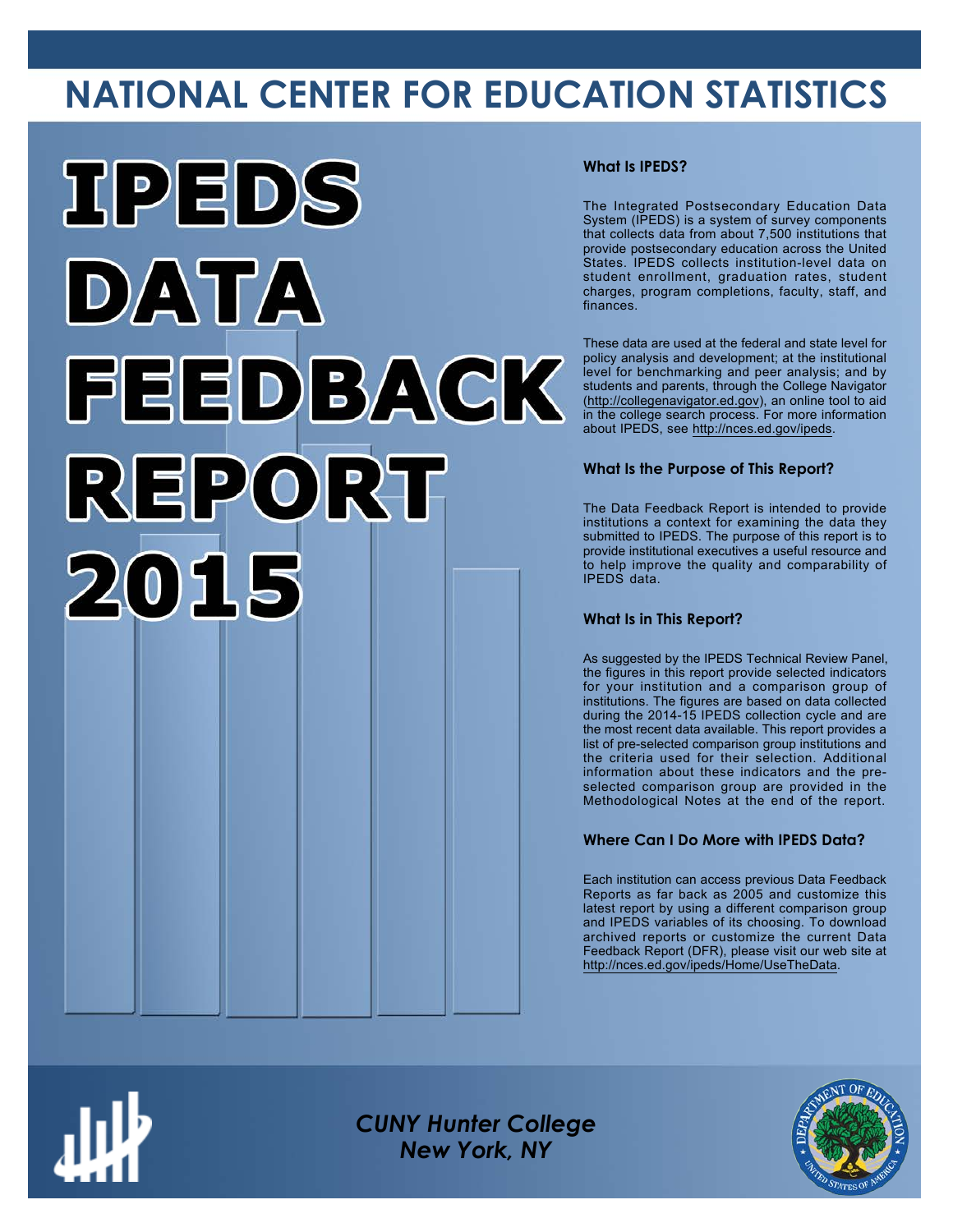### **COMPARISON GROUP**

Comparison group data are included to provide a context for interpreting your institution's statistics. If your institution did not define a custom comparison group for this report by July 17, NCES selected a comparison group for you. (In this case, the characteristics used to define the comparison group appears below.) The Customize Data Feedback Report functionality on the IPEDS Data Center [\(http://nces.ed.gov/ipeds/datacenter/\)](http://nces.ed.gov/ipeds/datacenter/) can be used to reproduce the figures in this report using different peer groups.

Using some of your institution's characteristics, a group of comparison institutions was selected for you. The characteristics include Carnegie Classification of Masters Colleges and Universities (larger programs), public and enrollment of a similar size. This comparison group includes the following 32 institutions:

- Appalachian State University (Boone, NC)
- Boise State University (Boise, ID)
- California Polytechnic State University-San Luis Obispo (San Luis Obispo, CA)
- California State Polytechnic University-Pomona (Pomona, CA)
- California State University-Chico (Chico, CA)
- California State University-Fresno (Fresno, CA)
- California State University-Fullerton (Fullerton, CA)
- California State University-Long Beach (Long Beach, CA)
- California State University-Los Angeles (Los Angeles, CA)
- California State University-Northridge (Northridge, CA)
- California State University-Sacramento (Sacramento, CA)
- California State University-San Bernardino (San Bernardino, CA)
- CUNY Bernard M Baruch College (New York, NY)
- CUNY Queens College (Queens, NY)
- Eastern Michigan University (Ypsilanti, MI)
- Grand Valley State University (Allendale, MI)
- James Madison University (Harrisonburg, VA)
- Kennesaw State University (Kennesaw, GA)
- Minnesota State University-Mankato (Mankato, MN)
- Missouri State University-Springfield (Springfield, MO)
- Montclair State University (Montclair, NJ)
- San Francisco State University (San Francisco, CA) San Jose State University (San Jose, CA)
- 
- Texas State University (San Marcos, TX)
- The University of Texas Rio Grande Valley (Edinburg, TX)
- Towson University (Towson, MD)
- Troy University (Troy, AL)
- University of Maryland-University College (Adelphi, MD)
- University of North Florida (Jacksonville, FL)
- West Chester University of Pennsylvania (West Chester, PA)
- Western Kentucky University (Bowling Green, KY)
- Western Washington University (Bellingham, WA)

#### **The figures in this report have been organized and ordered into the following topic areas:**

- 1) Admissions (only for non-open-admissions schools),
- 2) Student Enrollment,
- 3) Awards,
- 4) Charges and Net Price,
- 5) Student Financial Aid,
- 6) Military Benefits\*,
- 7) Retention and Graduation Rates,
- 8) Finance,
- 9) Staff, and
- 10) Libraries\*.

\*These figures only appear in customized Data Feedback Reports (DFR), which are available through Use the Data portal on the IPEDS website.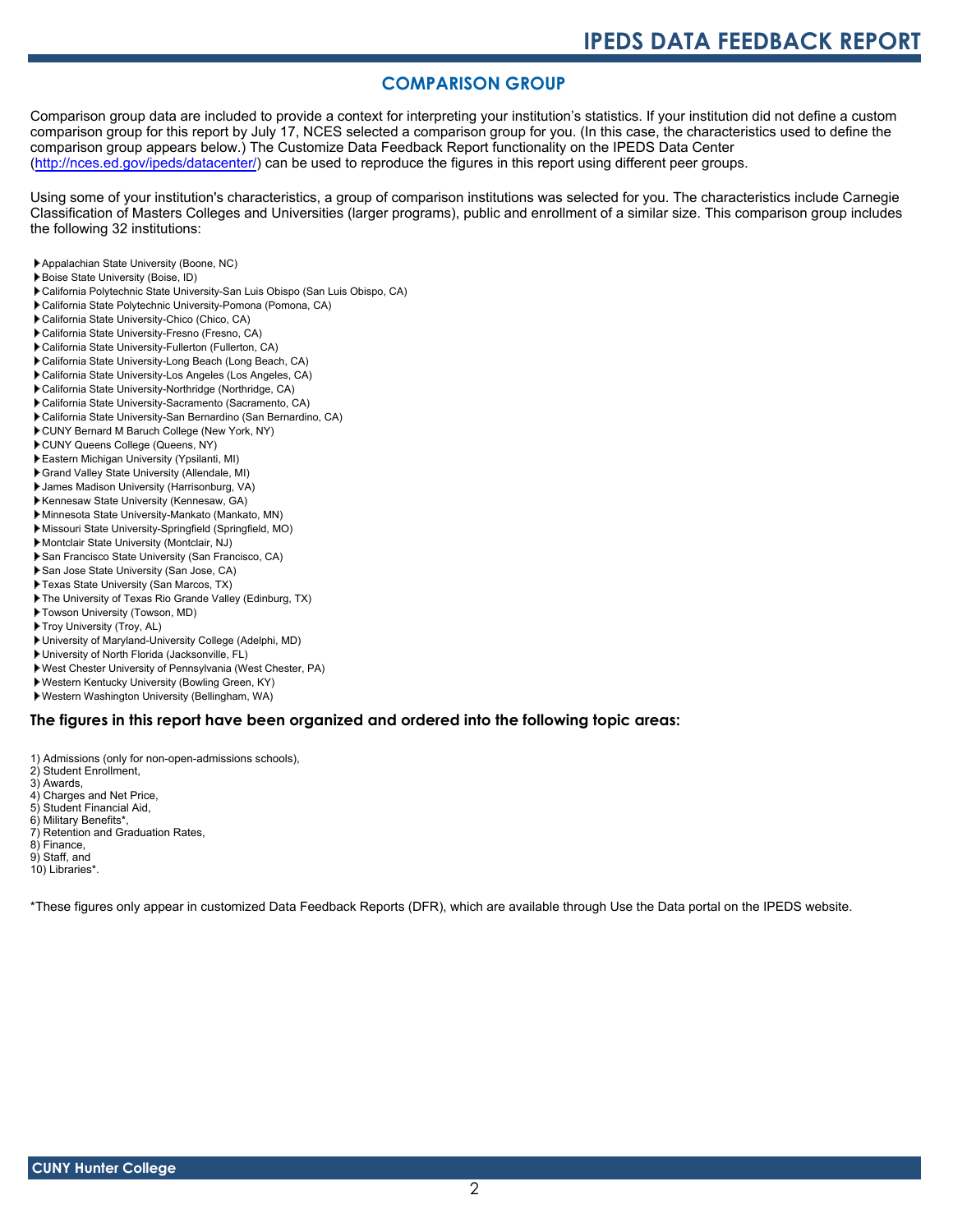**Figure 1. Number of first-time undergraduate students who applied, were admitted, and enrolled full and part time: Fall 2014**



NOTE: Admissions data are presented only for institutions that do not have an open admission policy, and apply to first-time, degree/certificate-seeking undergraduate students only. For details, see the Methodological Notes. N is the number of institutions in the comparison group.

SOURCE: U.S. Department of Education, National Center for Education Statistics, Integrated Postsecondary Education Data System (IPEDS): Winter 2014-15, Admissions component.





NOTE: Admissions data are presented only for institutions that do not have an open admission policy, and apply to first-time, degree/certificate-seeking undergraduate students only. For details, see the Methodological Notes. Median values for the comparison group will not add to 100%. See "Use of Median Values for Comparison Group" for how median values are determined. N is the number of institutions in the comparison group.

SOURCE: U.S. Department of Education, National Center for Education Statistics, Integrated Postsecondary Education Data System (IPEDS): Winter 2014-15, Admissions component.

#### **Figure 3. Percent of all students enrolled, by race/ethnicity, and percent of students who are women: Fall 2014**



Your institution Comparison Group Median (N=32)

NOTE: For more information about disaggregation of data by race and ethnicity, see the Methodological Notes. Median values for the comparison group will not add to 100%. See "Use of Median Values for Comparison Group" for how median values are determined. N is the number of institutions in the comparison group.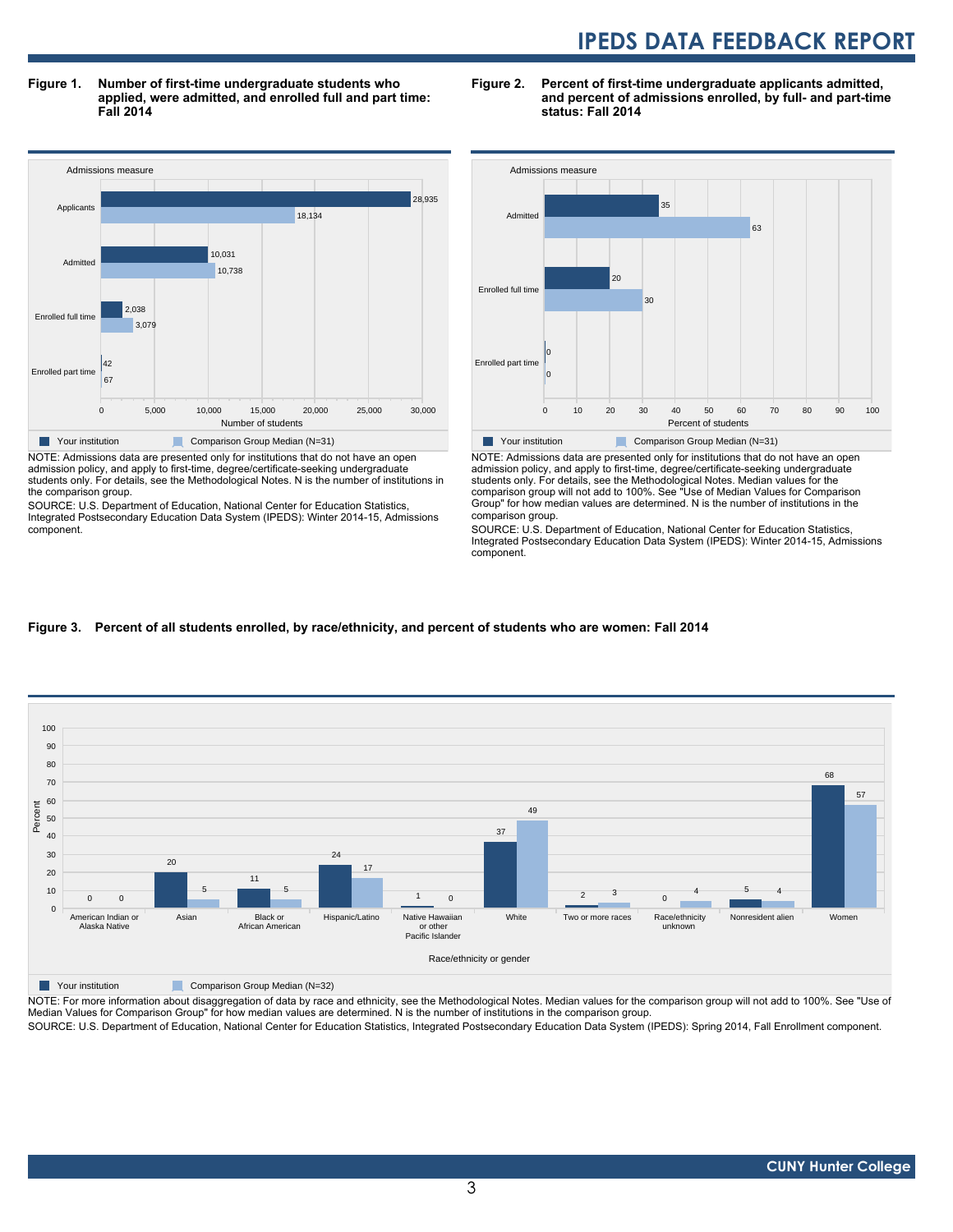**Figure 4. Unduplicated 12-month headcount of all students and of undergraduate students (2013-14), total FTE enrollment (2013-14), and full- and part-time fall enrollment (Fall 2014)**



NOTE: For details on calculating full-time equivalent (FTE) enrollment, see Calculating FTE in the Methodological Notes. Total headcount, FTE, and full- and part-time fall enrollment include both undergraduate and postbaccalaureate students, when applicable. N is the number of institutions in the comparison group.

SOURCE: U.S. Department of Education, National Center for Education Statistics, Integrated Postsecondary Education Data System (IPEDS): Fall 2014, 12-month Enrollment component and Spring 2015, Fall Enrollment component.

#### Level of degree 0 1,000 2,000 3,000 4,000 Number of degrees Associate's Bach Master's Doctor's **Other** Doctor's Professional Practice Doctor's 0 Research/ **Scholarship** 0 0  $3,420$ 2,869 965 2.055  $\overline{0}$ 0 8 0 0 Your institution Comparison Group Median (N=32)

NOTE: For additional information about postbaccalaureate degree levels, see the Methodology Notes. N is the number of institutions in the comparison group. SOURCE: U.S. Department of Education, National Center for Education Statistics, Integrated Postsecondary Education Data System (IPEDS): Fall 2014, Completions component.

#### **Figure 6. Academic year tuition and required fees for full-time, first-time degree/certificate-seeking undergraduates: 2011-12 to 2014-15**



NOTE: The tuition and required fees shown here are the lowest reported from the categories of in-district, in-state, and out-of-state. N is the number of institutions in the comparison group.

SOURCE: U.S. Department of Education, National Center for Education Statistics, Integrated Postsecondary Education Data System (IPEDS): Fall 2014, Institutional Characteristics component.

#### **Figure 7. Average net price of attendance for full-time, first-time degree/certificate-seeking undergraduate students receiving grant or scholarship aid: 2011-12 to 2013-14**



NOTE: Average net price is for full-time, first-time degree/certificate-seeking undergraduate students and is generated by subtracting the average amount of federal, state/local government, and institutional grant and scholarship aid from the total cost of attendance. Total cost of attendance is the sum of published tuition and required fees, books and supplies, and the average room and board and other expenses. For details, see the Methodological Notes. N is the number of institutions in the comparison group. SOURCE: U.S. Department of Education, National Center for Education Statistics, Integrated Postsecondary Education Data System (IPEDS): Fall 2014, Institutional Characteristics component; Winter 2014-15, Student Financial Aid component.

### **Figure 5. Number of degrees awarded, by level: 2013-14**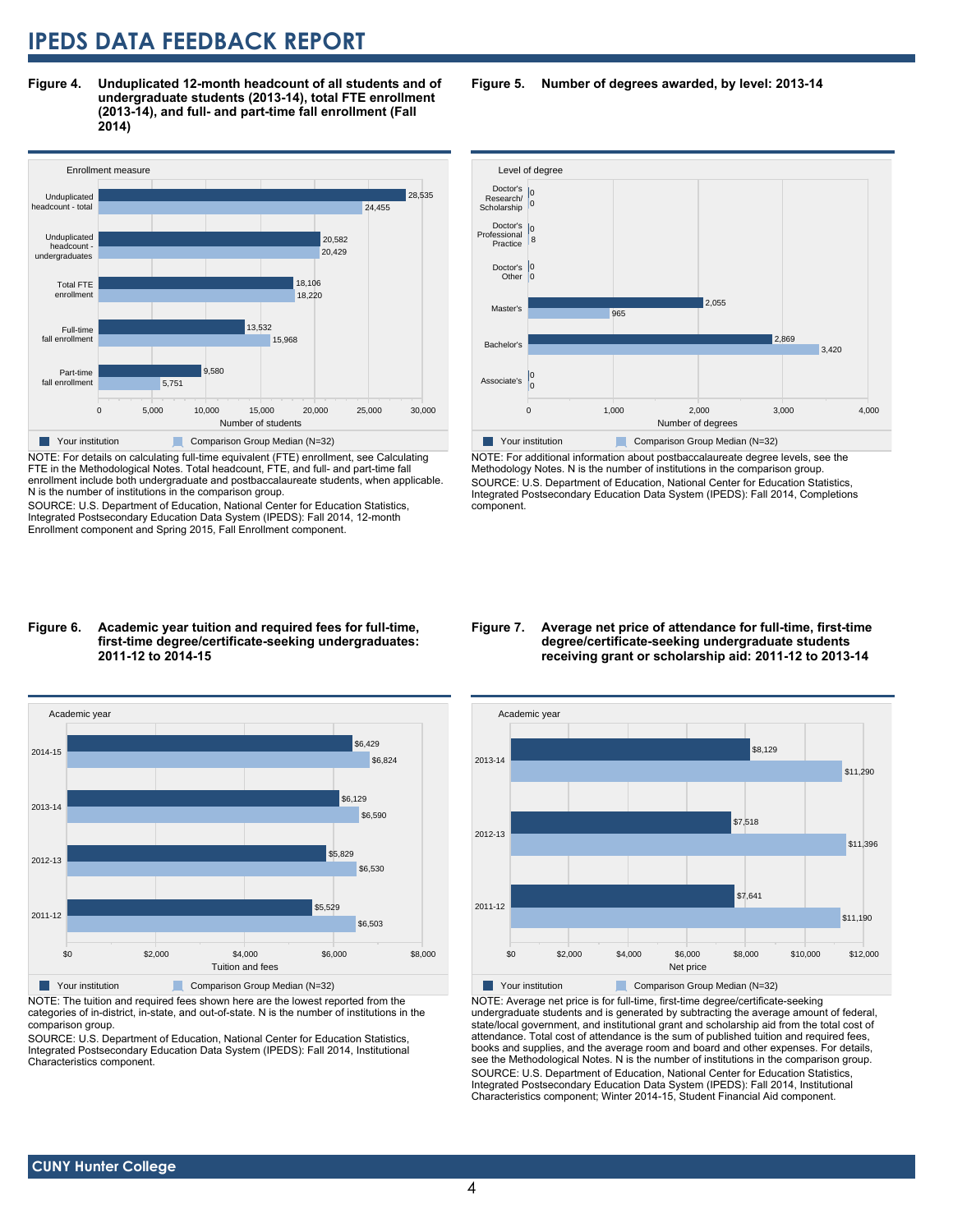**Figure 8. Percent of full-time, first-time degree/certificate-seeking undergraduate students who received grant or scholarship aid from the federal government, state/local government, or the institution, or loans, by type of aid: 2013-14**



NOTE: Any grant aid above includes grant or scholarship aid from the federal government, state/local government, or the institution. Federal grants includes Pell grants and other federal grants. Any loans includes federal loans and other loans to students. For details on how students are counted for financial aid reporting, see Cohort Determination in the Methodological Notes. N is the number of institutions in the comparison group. SOURCE: U.S. Department of Education, National Center for Education Statistics, Integrated Postsecondary Education Data System (IPEDS): Winter 2014-15, Student Financial Aid component.

#### **Figure 9. Average amounts of grant or scholarship aid from the federal government, state/local government, or the institution, or loans received for full-time, first-time degree/certificate-seeking undergraduate students, by type of aid: 2013-14**



NOTE: Any grant aid above includes grant or scholarship aid from the federal government, state/local government, or the institution. Federal grants includes Pell grants and other federal grants. Any loans includes federal loans and other loans to students. Average amounts of aid were calculated by dividing the total aid awarded by the total number of recipients in each institution. N is the number of institutions in the comparison group. SOURCE: U.S. Department of Education, National Center for Education Statistics, Integrated Postsecondary Education Data System (IPEDS): Winter 2014-15, Student Financial Aid component.

#### **Figure 10. Percent of all undergraduates receiving aid, by type of aid: 2013-14**



NOTE: Any grant aid above includes grant or scholarship aid from the federal government, state/local government, the institution, or other sources. Federal loans includes only federal loans to students. N is the number of institutions in the comparison group. SOURCE: U.S. Department of Education, National Center for Education Statistics, Integrated Postsecondary Education Data System (IPEDS): Winter 2014-15, Student Financial Aid component.

#### **Figure 11. Average amount of aid received by all undergraduates, by type of aid: 2013-14**



NOTE: Any grant aid above includes grant or scholarship aid from the federal government, state/local government, the institution, or other sources. Federal loans includes federal loans to students. Average amounts of aid were calculated by dividing the total aid awarded by the total number of recipients in each institution. N is the number of institutions in the comparison group.

SOURCE: U.S. Department of Education, National Center for Education Statistics, Integrated Postsecondary Education Data System (IPEDS): Winter 2014-15, Student Financial Aid component.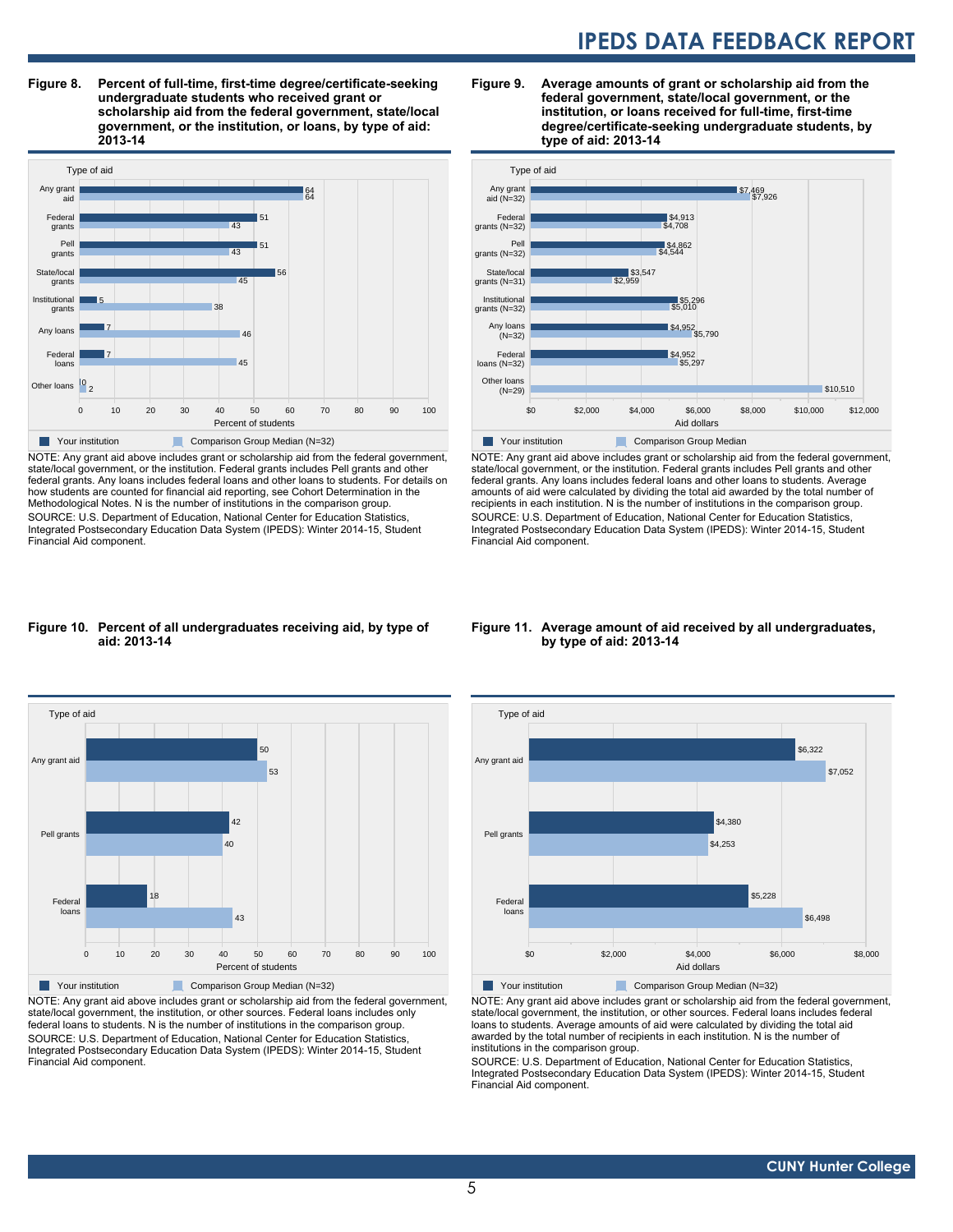**Figure 12. Graduation rate and transfer-out rate (2008 cohort); graduation rate cohort as a percent of total entering students and retention rates of first-time students (Fall 2014)**



NOTE: Graduation rate cohort includes all full-time, first-time degree/certificate-seeking undergraduate students. Graduation and transfer-out rates are the Student Right-to-Know rates. Only institutions with mission to prepare students to transfer are required to report transfer out. Retention rates are measured from the fall of first enrollment to the following fall. Four-year institutions report retention rates for students seeking a bachelor's degree. For more details, see the Methodological Notes. N is the number of institutions in the comparison group.

SOURCE: U.S. Department of Education, National Center for Education Statistics, Integrated Postsecondary Education Data System (IPEDS): Winter 2014-15, Graduation Rates component and Spring 2014, Fall Enrollment component.

#### **Figure 13. Bachelor's degree graduation rates of full-time, first-time degree/certificate-seeking undergraduates within 4 years, 6 years, and 8 years: 2006 cohort**



NOTE: The 6-year graduation rate is the Student Right-to-Know (SRK) rate; the 4- and 8 year rates are calculated using the same methodology. For details, see the Methodological Notes. N is the number of institutions in the comparison group. SOURCE: U.S. Department of Education, National Center for Education Statistics, Integrated Postsecondary Education Data System (IPEDS): Winter 2014-15, 200% Graduation Rates component.





**Table Your institution** Comparison Group Median

NOTE: For more information about disaggregation of data by race and ethnicity, see the Methodological Notes. The graduation rates are the Student Right-to-Know (SRK) rates. Median values for the comparison group will not add to 100%. N is the number of institutions in the comparison group.

SOURCE: U.S. Department of Education, National Center for Education Statistics, Integrated Postsecondary Education Data System (IPEDS): Winter 2014-15, Graduation Rates component.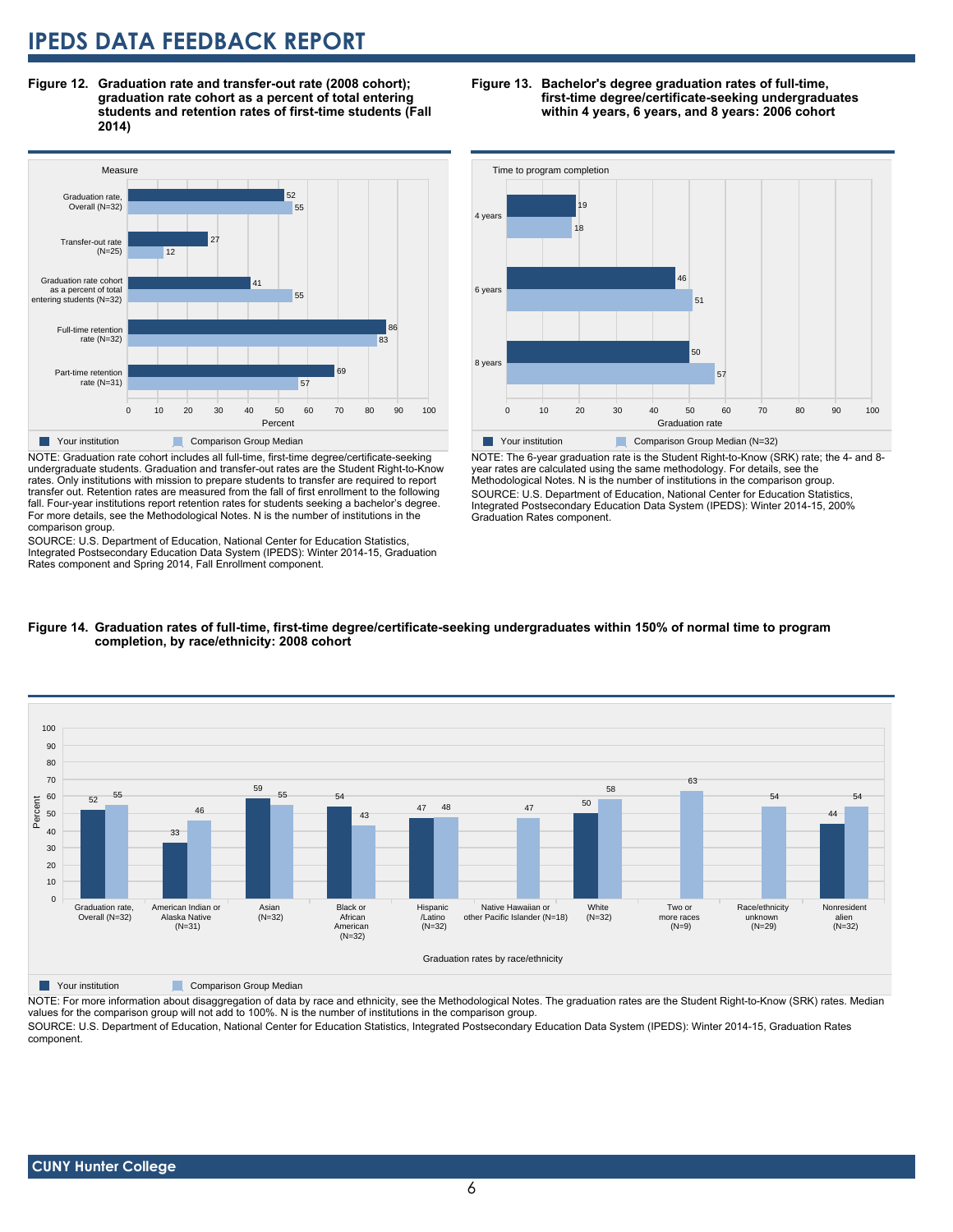**Figure 15. Percent distribution of core revenues, by source: Fiscal year 2014**

**Figure 16. Core expenses per FTE enrollment, by function: Fiscal year 2014**



NOTE: The comparison group median is based on those members of the comparison group that report finance data using the same accounting standards as the comparison institution. For a detailed definition of core revenues, see the Methodological Notes. N is the number of institutions in the comparison group.

SOURCE: U.S. Department of Education, National Center for Education Statistics, Integrated Postsecondary Education Data System (IPEDS): Spring 2014, Finance component.



NOTE: Expenses per full-time equivalent (FTE) enrollment, particularly instruction, may be inflated because finance data includes all core expenses while FTE reflects credit activity only. For details on calculating FTE enrollment and a detailed definition of core expenses, see the Methodological Notes. N is the number of institutions in the comparison group. SOURCE: U.S. Department of Education, National Center for Education Statistics, Integrated Postsecondary Education Data System (IPEDS): Fall 2014, 12-month Enrollment component and Spring 2015, Finance component.

#### **Figure 17. Full-time equivalent staff, by occupational category: Fall 2014**



NOTE: Graduate assistants are not included. For calculation details, see the Methodological Notes. N is the number of institutions in the comparison group. SOURCE: U.S. Department of Education, National Center for Education Statistics, Integrated Postsecondary Education Data System (IPEDS): Spring 2014, Human Resources component.

#### **Figure 18. Average salaries of full-time instructional non-medical staff equated to 9-month contracts, by academic rank: Academic year 2014-15**



NOTE: Average salaries of full-time instructional non-medical staff equated to 9-month contracts was calculated by multiplying the average monthly salary by 9. The average monthly salary was calculated by dividing the total salary outlays by the total number of months covered by staff on 9, 10, 11 and 12-month contracts.

SOURCE: U.S. Department of Education, National Center for Education Statistics, Integrated Postsecondary Education Data System (IPEDS): Spring 2014, Human Resources component.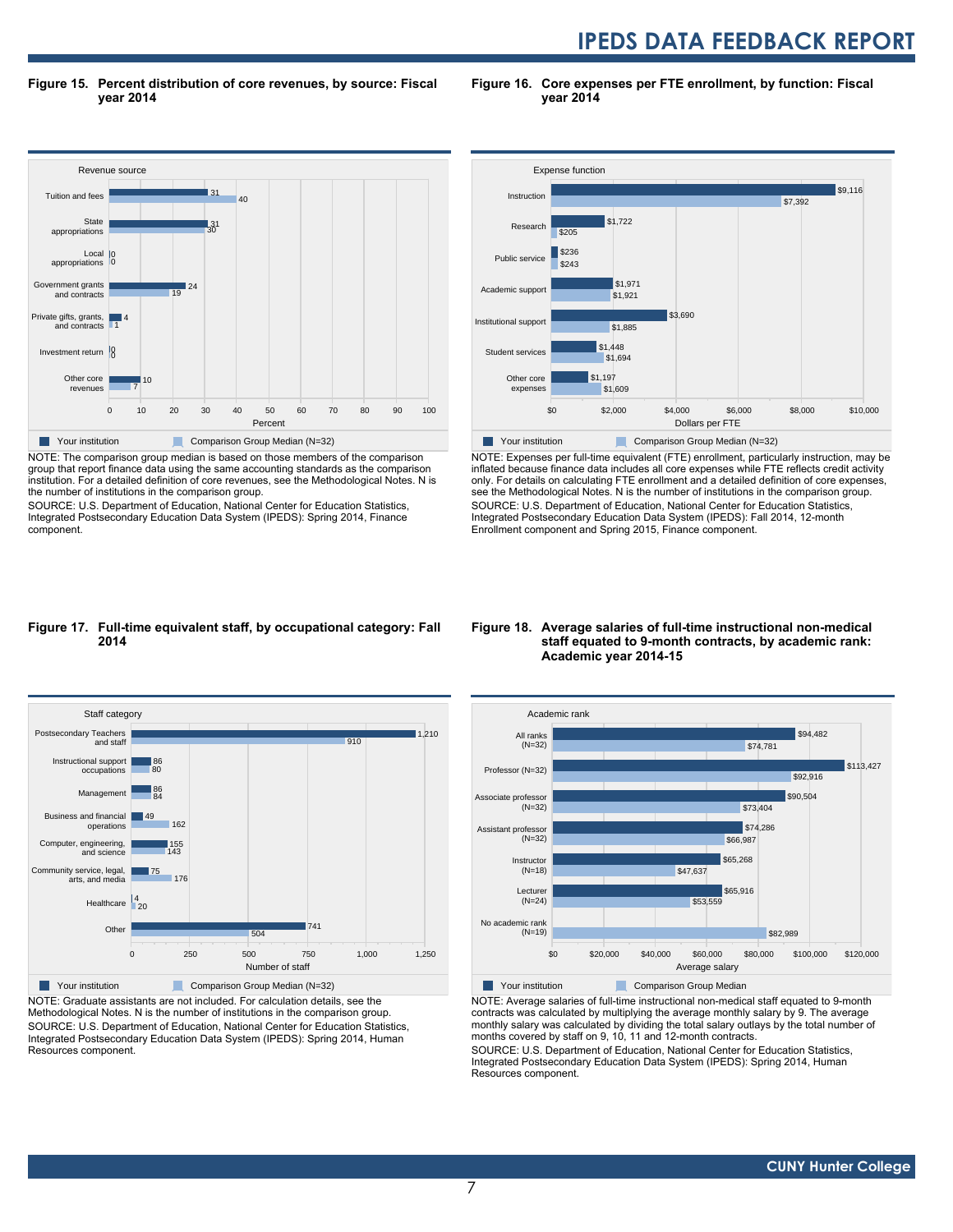## **METHODOLOGICAL NOTES**

#### **Overview**

This report is based on data supplied by institutions to IPEDS during the 2014-15 data collection year. Response rates exceeded 99% for most surveys. Detailed response tables are included in IPEDS First Look reports, which can be found at [http://nces.ed.gov/pubsearch/getpubcats.asp?sid=010.](http://nces.ed.gov/pubsearch/getpubcats.asp?sid=010)

#### **Use of Median Values for Comparison Group**

The value for the comparison institution is compared to the median value for the comparison group for each statistic included in the figure. If more than one statistic is presented in a figure, the median values are determined separately for each indicator or statistic. Medians are not reported for comparison groups with fewer than three values. Where percentage distributions are presented, median values may not add to 100%. To access all the data used to create the figures included in this report, go to 'Use the Data' portal on the IPEDS website ([http://nces.ed.gov/ipeds\)](http://nces.ed.gov/ipeds).

#### **Missing Statistics**

If a statistic is not reported for your institution, the omission indicates that the statistic is not relevant to your institution and the data were not collected. Not all notes may be applicable to your report.

#### **Use of Imputed Data**

All IPEDS data are subject to imputation for total (institutional) and partial (item) nonresponse. If necessary, imputed values were used to prepare your report.

#### **Data Confidentiality**

IPEDS data are not collected under a pledge of confidentiality.

#### **Disaggregation of Data by Race/Ethnicity**

When applicable, some statistics are disaggregated by race/ethnicity. Data disaggregated by race/ethnicity have been reported using the 1997 Office of Management and Budget categories. Detailed information about the race/ethnicity categories can be found at <http://nces.ed.gov/ipeds/reic/resource.asp>.

#### **Cohort Determination for Reporting Student Financial Aid and Graduation Rates**

Student cohorts for reporting Student Financial Aid and Graduation Rates data are based on the reporting type of the institution. For institutions that report based on an academic year (those operating on standard academic terms), student counts and cohorts are based on fall term data. Student counts and cohorts for program reporters (those that do not operate on standard academic terms) are based on unduplicated counts of students enrolled during a full 12-month period.

#### **Description of Statistics Used in the Figures**

#### *Admissions and Test Score Data*

Admissions and test score data are presented only for institutions that do not have an open admission policy, and apply to first-time, degree/certificate-seeking undergraduate students only. Applicants include only those students who fulfilled all requirements for consideration for admission and who were notified of one of the following actions: admission, non-admission, placement on a wait list, or application withdrawn (by applicant or institution). Admitted applicants (admissions) include wait-listed students who were subsequently offered admission. Early decision, early action, and students who began studies during the summer prior to the fall reporting period are included. For customized Data Feedback Reports, test scores are presented only if they are required for admission.

#### *Average Institutional Net Price*

Average net price is calculated for full-time, first-time degree/certificateseeking undergraduates who were awarded grant or scholarship aid from the federal government, state/local government, or the institution anytime during the full aid year. For public institutions, this includes only students who paid the in-state or in-district tuition rate. Other sources of grant aid are excluded. Average net price is generated by subtracting the average amount of federal, state/local government, and institutional grant and scholarship aid from the total cost of attendance. Total cost of attendance is the sum of published tuition and required fees, books and supplies, and the average room and board and other expenses.

For the purpose of the IPEDS reporting, aid received refers to financial aid that was awarded to, and accepted by, a student. This amount may differ from the aid amount that is disbursed to a student.

#### *Core Revenues*

Core revenues for public institutions reporting under GASB standards include tuition and fees; state and local appropriations; government grants and contracts; private gifts, grants, and contracts; sales and services of educational activities; investment income; other operating and nonoperating sources; and other revenues and additions (federal and capital appropriations and grants and additions to permanent endowments). Core revenues for private, not-for-profit institutions (and a small number of public institutions) reporting under FASB standards include tuition and fees; government appropriations (federal, state, and local); government grants and contracts; private gifts, grants, and contracts (including contributions from affiliated entities); investment return; sales and services of educational activities; and other sources. Core revenues for private, forprofit institutions reporting under FASB standards include tuition and fees; government appropriations, grants, and contracts (federal, state, and local); private grants and contracts; investment income; sales and services of educational activities; and other sources. At degree-granting institutions, core revenues exclude revenues from auxiliary enterprises (e.g., bookstores, dormitories), hospitals, and independent operations. Nondegree-granting institutions do no report revenue from auxiliary enterprises in a separate category. These amounts may be included in the core revenues from other sources.

#### *Core Expenses*

Core expenses include expenses for instruction, research, public service, academic support, institutional support, student services, scholarships and fellowships (net of discounts and allowances), and other expenses. Expenses for operation and maintenance of plant, depreciation, and interest are allocated to each of the other functions. Core expenses at degree-granting institutions exclude expenses for auxiliary enterprises (e.g., bookstores, dormitories), hospitals, and independent operations. Nondegree-granting institutions do not report expenses for auxiliary enterprises in a separate category. These amounts may be included in the core expenses as other expenses.